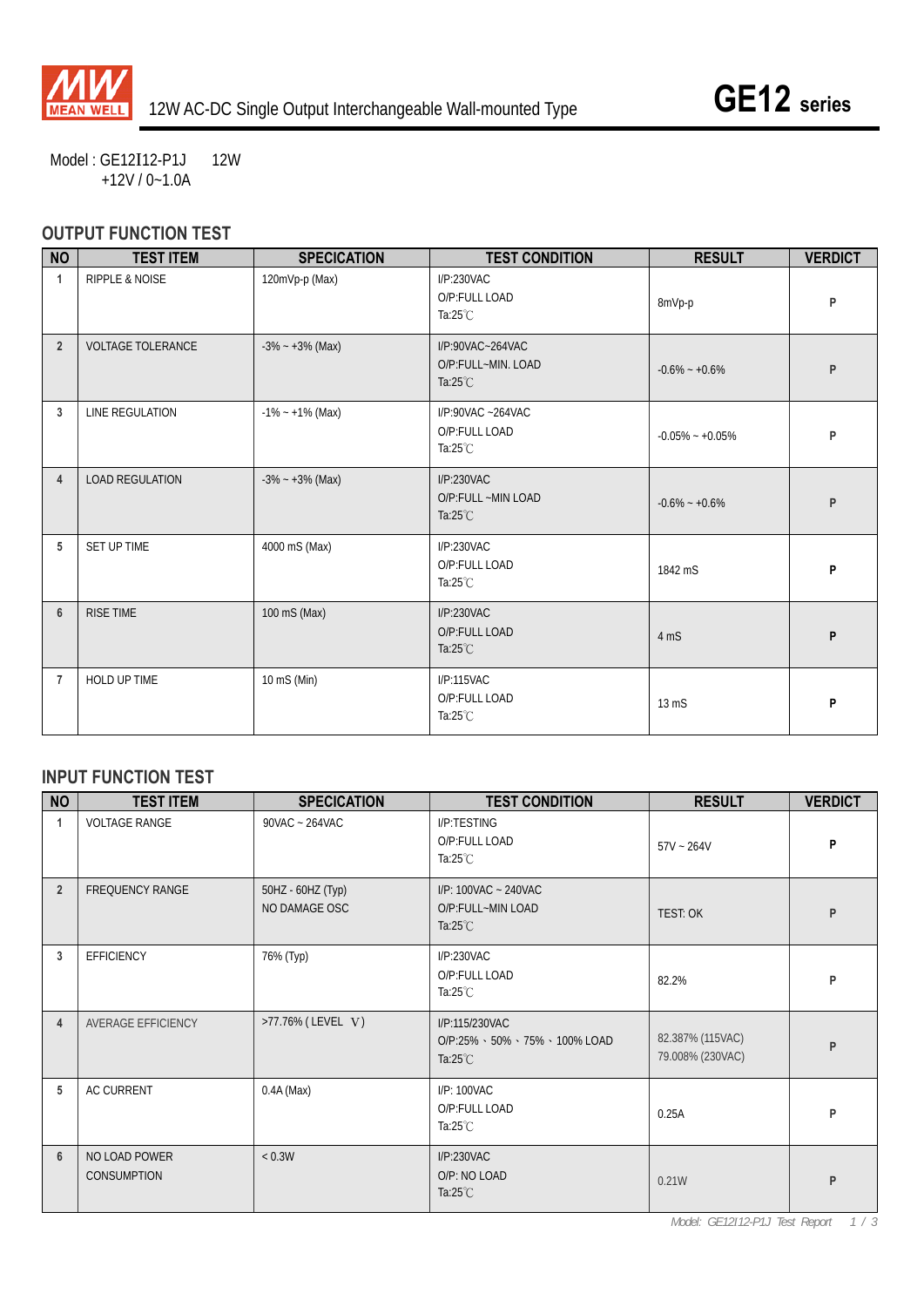

| <b>INRUSH CURRENT</b>  | < 80A<br><b>COLD START</b> | I/P:230VAC<br>O/P:FULL LOAD<br>Ta: $25^{\circ}$ C | 62A                        |  |
|------------------------|----------------------------|---------------------------------------------------|----------------------------|--|
| <b>LEAKAGE CURRENT</b> | < 0.25mA                   | I/P:240VAC<br>O/P:Min LOAD<br>Ta: $25^{\circ}$ C  | L-FG:0.02mA<br>N-FG:0.02mA |  |

#### **PROTECTION FUNCTION TEST**

| <b>NO</b> | <b>TEST ITEM</b>        | <b>SPECICATION</b>                          | <b>TEST CONDITION</b>                             | <b>RESULT</b>                                      | <b>VERDICT</b> |
|-----------|-------------------------|---------------------------------------------|---------------------------------------------------|----------------------------------------------------|----------------|
|           | OVER LOAD PROTECTION    | $110 - 200\%$ (Typ)                         | I/P:230VAC<br>O/P:TESTING<br>Ta: $25^{\circ}$ C   | 182.7%<br><b>HICCUP MODE</b><br>RESET AUTO RECOVER | P              |
|           | OVER VOLTAGE PROTECTION | CLAMP BY ZENER DIODE<br>$115 - 135\%$ (Typ) | I/P:230VAC<br>O/P:MIN LOAD<br>Ta: $25^{\circ}$ C  | CLAMP BY ZENER DIODE                               | P              |
| 3         | SHORT PROTECTION        | SHORT OUTPUT<br><b>HOUR NO DAMAGE</b>       | I/P:264VAC<br>O/P:FULL LOAD<br>Ta: $25^{\circ}$ C | NO DAMAGE<br>HICCUP MODE<br>RESET AUTO RECOVER     | P              |

### **SAFETY TEST**

| <b>NO</b> | <b>TEST ITEM</b>            | <b>SPECICATION</b>              | <b>TEST CONDITION</b>                   | <b>RESULT</b>                           | <b>VERDICT</b> |
|-----------|-----------------------------|---------------------------------|-----------------------------------------|-----------------------------------------|----------------|
|           | WITHSTAND VOLTAGE           | $I/P$ -O/P:4242VDC/min          | I/P-O/P:4242VDC/min<br>Ta:25 $°C$       | I/P-O/P:0.002 mA<br>NO DAMAGE           | D              |
|           | <b>ISOLATION RESISTANCE</b> | $I/P$ -O/P:500VDC>100M $\Omega$ | $I/P$ -O/P:500VDC<br>Ta: $25^{\circ}$ C | $I/P$ -O/P:>21.5G $\Omega$<br>NO DAMAGE | D              |

## **ENVIRONMENT TEST**

| <b>NO</b> | <b>TEST ITEM</b>      |                                | <b>SPECICATION</b>                     | <b>TEST CONDITION</b>          |                  |                  | <b>RESULT</b>    |  | <b>VERDICT</b> |
|-----------|-----------------------|--------------------------------|----------------------------------------|--------------------------------|------------------|------------------|------------------|--|----------------|
| 1         | TEMPERATURE RISE TEST | 1. ROOM AMBIENT BURN-IN: 13HRS |                                        |                                |                  |                  |                  |  |                |
|           |                       |                                | I/P:230VAC O/P:100% LOAD<br>Ta=25 $°C$ |                                |                  |                  |                  |  |                |
|           |                       | 2. ROOM AMBIENT BURN-IN: 1HRS  |                                        |                                |                  |                  |                  |  |                |
|           |                       |                                | I/P:230VAC O/P:75% LOAD                | Ta=40 $^{\circ}$ C             |                  |                  |                  |  |                |
|           |                       | 3. ROOM AMBIENT BURN-IN: 44HRS |                                        |                                |                  |                  |                  |  |                |
|           |                       |                                |                                        | Ta=50 $^{\circ}$ C             |                  |                  |                  |  |                |
|           |                       |                                |                                        |                                |                  |                  |                  |  |                |
|           |                       | <b>NO</b>                      | Position                               | P/N                            |                  | $\overline{2}$   | 3                |  |                |
|           |                       |                                | D <sub>2</sub>                         | 1N4007                         | $59.0^{\circ}$ C | $67.8^{\circ}$ C | $67.9^{\circ}$ C |  |                |
|           |                       | 2                              | D <sub>8</sub>                         | FR107                          | 78.7°C           | $86.5^{\circ}$ C | 79.5°C           |  | P              |
|           |                       | 3                              | I/P C4                                 | 10uF/400V 10*16 KM 105℃ SAMXON | $61.5^{\circ}$ C | $70.4^{\circ}$ C | 69.3°C           |  |                |
|           |                       | 4                              | Q1                                     | STK0260                        | 78.4°C           | $87.1^{\circ}$ C | 79.6°C           |  |                |
|           |                       | 5                              | T1                                     | $EF-20$                        | 78.5℃            | $82.6^{\circ}$ C | 78.6°C           |  |                |
|           |                       | 6                              | $O/P$ D <sub>9</sub>                   | <b>MBRF 10100CT</b>            | $87.8^{\circ}$ C | $88.6^{\circ}$ C | 83.9°C           |  |                |
|           |                       | $\overline{7}$                 | <b>O/P C11</b>                         | 680uF/16V 8*16 GT 105°C SAMXON | $75.6^{\circ}$ C | 79.2°C           | $77.0^{\circ}$ C |  |                |
|           |                       | 8                              | C6                                     | 22uF/50V 5*11 RL 105℃ SAMXON   | $64.0^{\circ}$ C | 71.5°C           | $70.9^{\circ}$ C |  |                |
|           |                       | 9                              | U1                                     | OB2263                         | $66.5^{\circ}$ C | 74.8°C           | $73.4^{\circ}$ C |  |                |
|           |                       |                                |                                        |                                |                  |                  |                  |  |                |